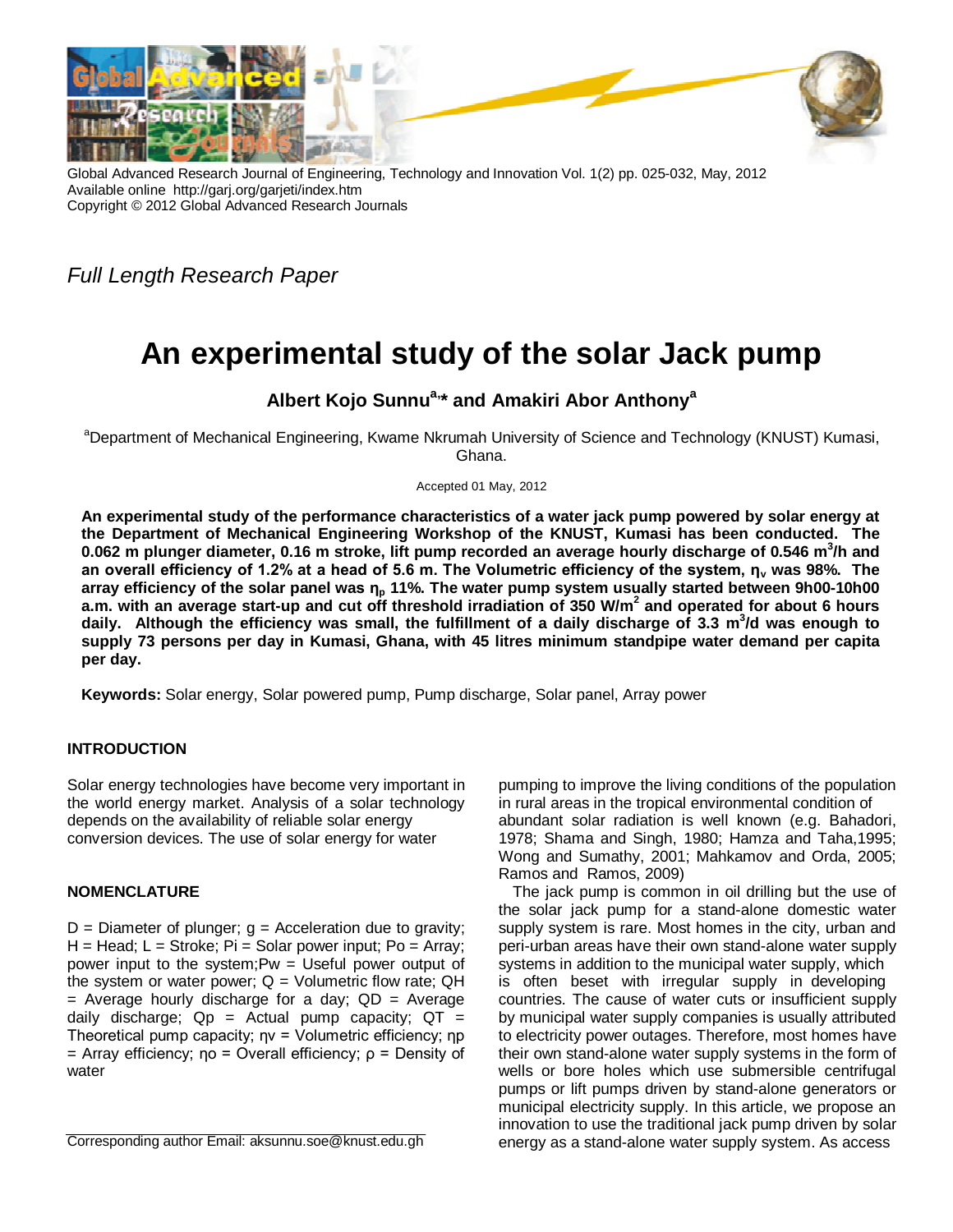

**Figure 1.** A schematic of the Jack pump installed near the SEAL, KNUST, Kumasi.



Figure 2. **A picture of the Jack pump**

to energy services for rural and peri-urban populations in Africa is increasingly difficult, the use of solar energy to power the jack pump will serve as an alternative to improve security of energy supply in peri-urban and rural areas. Meanwhile, electricity generation by the solar panels and their efficient use would reduce the environmental impacts of energy services by providing clean and sustainable solutions such as reduction of greenhouse gas. Solar energy is suitable for small-scale water pumping in remote areas for drinking water and for

irrigation. Solar powered water pumping is encouraged and promoted in Sudan by Hamza and Taha (1995) and Omer (2001).

The objective of this study is to conduct a characteristic study of the solar water pumping system used for domestic water supply. This is to demonstrate an effective use of the solar energy in stand-alone water supply systems. The Jack pump was first assembled and tested (Figures 1 and 2) at the Mechanical Engineering Workshop of the College of Engineering, Kwame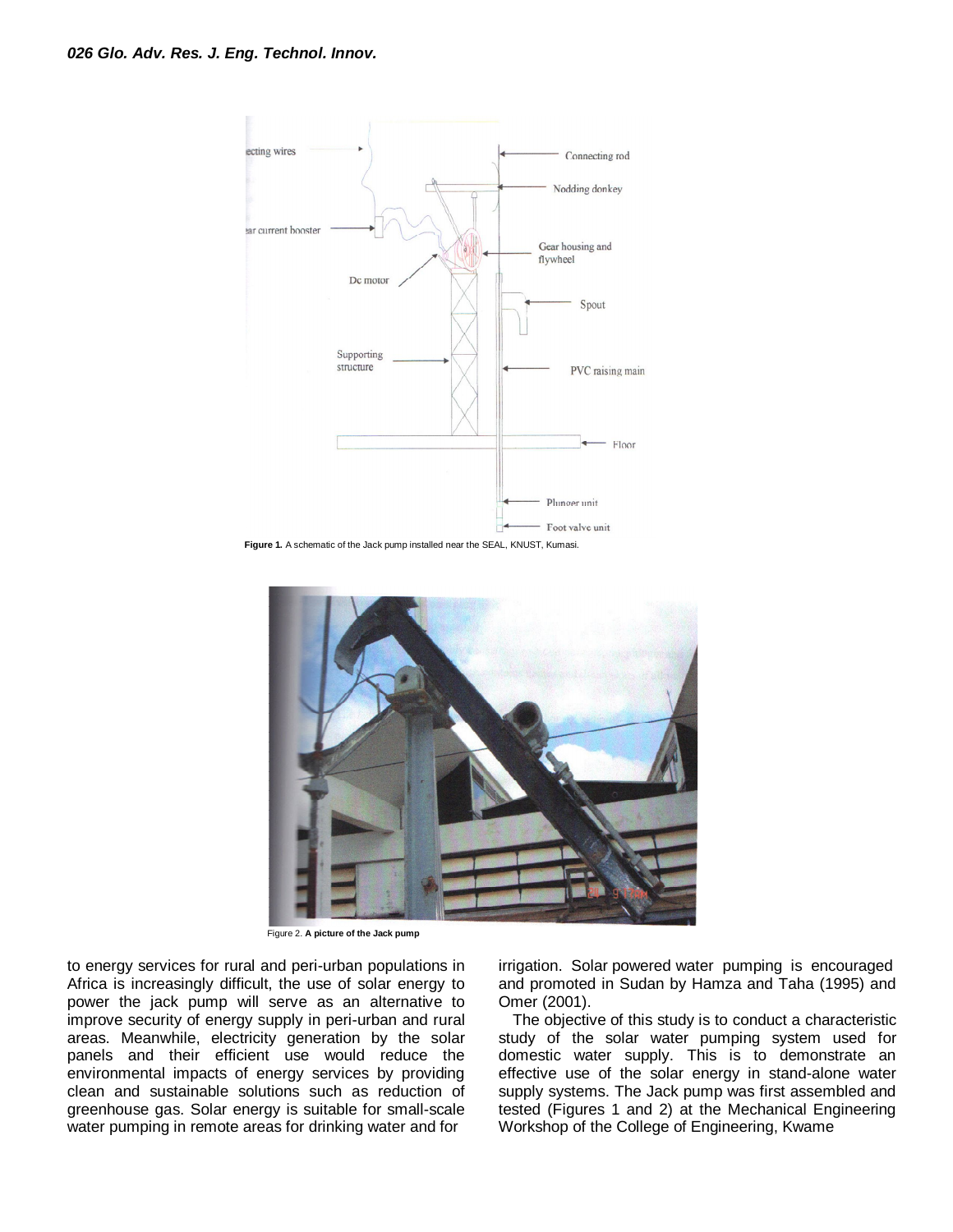

**Figure 3.** Photograph of the set up to measure voltage and current of motor and the flow rate simultaneously, showing: A-Camera recording flow meter, B- Camera recording Ammeter and Voltmeter and C- the computer.

Nkrumah University of Science and Technology (KNUST), Kumasi. The measurements to determine the characteristics of the pump involve solar Insolation  $(W/m<sup>2</sup>)$ , solar panel power (VI) and pump discharge. The photograph of the set-up devised to measure the panel voltage and current as well as the pump flow rate, simultaneously is shown in Figure 3. The measurement innovation involves computer and digital camera simultaneous monitoring of the discharge Q, Current I, and Voltage V, as well as computations of the array power, water power, volumetric efficiency and overall efficiency of the solar water supply system**.**

Furthermore, the study involves feasibility of coupling rain water harvested, stored underground and lifted overhead with a pumping machine that utilizes solar energy resource. The overhead stored water flows by gravity through water conduits such as PVC pipes and taps into the house just as municipal water supply in the home. The case study of the solar Jack pump water supply system at the Mechanical Engineering Workshop of the College of Engineering, KNUST was used to supply water to the six-seater water closet lavatory at the Workshop.

#### **Operation of the solar jack pump**

The solar Jack pumping system (Figure 1) consists of solar panels which power a d.c. motor via connecting wires. Using V-belt pulleys, the motor drives a flywheel

which is a part of a mechanical driving unit that converts the rotational motion of the motor into a reciprocating motion of a connecting rod that is attached to the nodding donkey (Figure 2). This connecting rod is attached at the other end to the plunger of the lower pump assembly. When the plunger is reciprocated in its cylinder in combination with a foot valve unit, it creates a partial vacuum thereby drawing water into the chamber through the foot valve and eventually lifting the water to a greater height through its poppet valve and cage. In the KNUST Mechanical Engineering Workshop, the entire pumping system (apart from the lower pump assembly) is raised to a height of about 3 m above ground to simulate lifting water from a deep well or the underground water reservoir (Dzokoto, 2000; Amakiri, 2007) . The water level was 1.5 m below ground level and the suction end of the pipe was 1 m below the water surface in the underground storage tank. The solar panels were placed about 0.9 m above the pump. Thus the height of the solar panels above ground was 3.9 m. The two monocrystalline type solar panels are each of length 100 cm and breadth 50 cm making a total area of 1  $m^2$ .

#### **Material and methods**

The measuring equipment included: Ammeter, voltmeter, pyranometer, digital cameras, laptop size computer and flow meter. The procedure involved connecting the ammeter and voltmeter in series and parallel respectively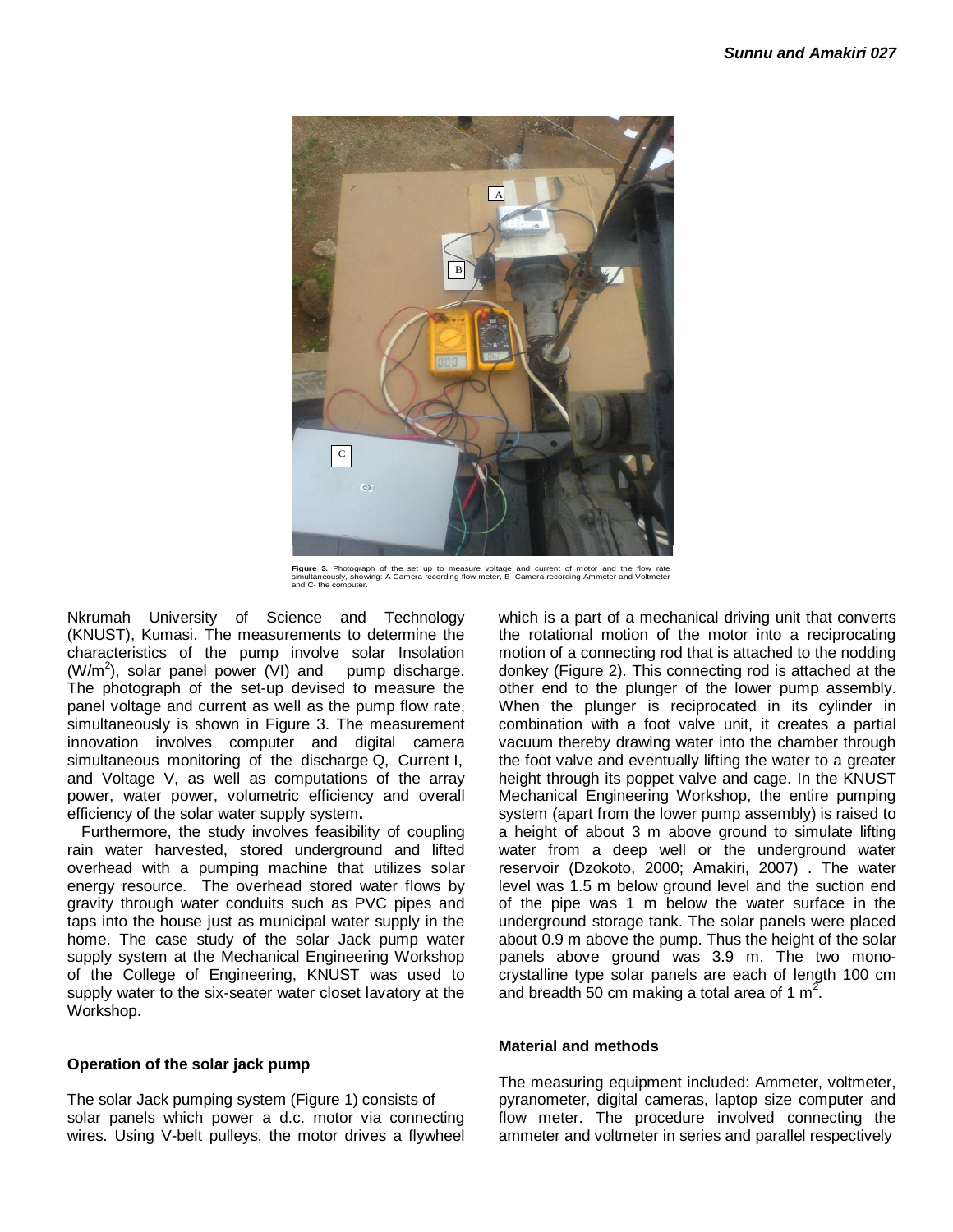

**Figure 4.** Graph of discharge per hour against hourly irradiation on 07/4/2007

(see Figure 3). One digital camera (A) captured the readings on the flow meter while a second camera (B) recorded the readings of both the ammeter and voltmeter. All images were fed directly into the computer (C) and saved. The use of digital camera was necessitated due to the location of the flow meter, which was fixed in its position and was about 0.5 m from the other meters. Also, the digital cameras were valuable in obtaining data from the three meters that were recording continually changing quantities, which needed to be read simultaneously for long periods of time in usually very hot weather conditions. With the set-up, data was easily collected simultaneously by the combination of the cameras and computer.

#### **Data acquisition, analysis and results**

The average hourly solar irradiation measured at the Solar Energy Applications Laboratory (SEAL) at KNUST from 9h00 a.m. to 16h00 p.m. was used for the analysis for two different days,  $24<sup>th</sup>$  March 2007 and  $7<sup>th</sup>$  April 2007. The system worked for about 6 hours a day from about 10h00 a.m. when the pump usually made full swings up to 16h00 p.m. when it usually slowed down lifting. The corresponding solar radiation range recorded during the experiment was 400 W/m<sup>2</sup> at 10h00 through a peak of about 700 W/m<sup>2</sup> at 12h00 and to 400 W/m<sup>2</sup> at about 16h00. The system actually kick-started oscillating with a solar radiation of about  $350$  W/m<sup>2</sup> between 9h00 and 10h00.

#### **Pump capacity**

The pump discharge per stroke was measured with a flow meter. The discharge for 5 strokes was taken and the average recorded as the actual pump capacity  $Q_{p}$  per stroke. Thus, the average actual pump capacity  $Q_p$ 

obtained was 0.000476  $\text{m}^3$ per stroke.

#### **Pump hourly discharge**

The pump was timed for one hour while it discharged to obtain the relation between the hourly average irradiation and the pump discharge per hour as shown in Figure 4. The average hourly discharge  $Q_H$  was studied over one day between start-up, after sunrise and cut-off solar radiation on  $24^{th}$  March and  $7^{th}$  April, 2007. The average hourly discharge obtained during the experiment on  $24/3/2007$  was 0.539 m<sup>3</sup>/h while for the operation on 7/4/2007, the hourly average discharge was  $0.556$  m<sup>3</sup>/h. Therefore, the overall hourly discharge for the two days is  $Q_H = 0.546$  m<sup>3</sup>/h.

#### **Pump system efficiency**

The irradiation values for the days of the experiment were derived from the databank of the solar radiation measurements at the SEAL (about seven meters away from the system solar panels) and computed as solar power input  $P_i$ . The Head of the pump was  $H = 5.6$  m, measured from the water level in the underground reservoir to the overhead tank. The power available to lift the water referred to as useful power output of the system or water power was recorded as  $P_w$  which was derived as  $P_w = \rho g Q H$  where,  $\rho$  is density of water and g is acceleration due to gravity.

The array efficiency is obtained as  $\eta_P =$ *Pi*  $\frac{P_{o}}{P}$ , which is

the ratio of the power output from the array to the solar power input to the array. Power output from the panel,  $P_0$ is assumed to be the same as input power to the motor. By measuring the voltage (V) and current (I) of the motor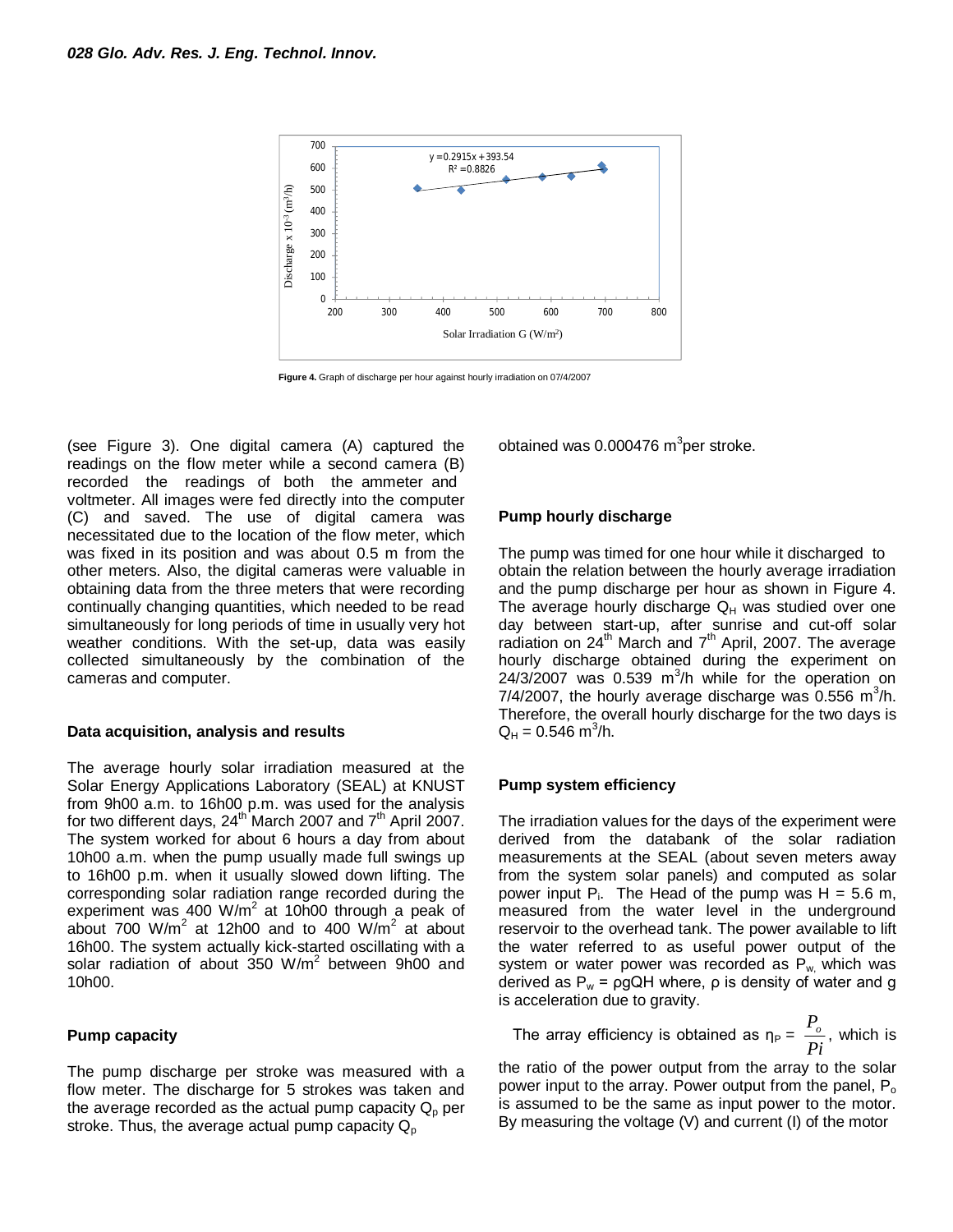| Time (hrs)  | Volume            | Flow rate,                                  | Current, I | Voltage, V | Power from              | <b>Useful</b>             |
|-------------|-------------------|---------------------------------------------|------------|------------|-------------------------|---------------------------|
|             | pumped<br>$(m^3)$ | $10^{-4}$<br>Q<br>$\mathbf{x}$<br>$(m^3/s)$ | (A)        | (V)        | array<br>$P_o = VI (W)$ | power $P_w =$<br>pgQH (W) |
| 10:00-10:05 | 0.030             | 1.000                                       | 3.5        | 18.18      | 63.63                   | 5.494                     |
| 10:10       | 0.036             | 1.200                                       | 3.5        | 18.05      | 63.18                   | 6.592                     |
| 10:15       | 0.036             | 1.200                                       | 3.0        | 17.95      | 53.85                   | 6.592                     |
| 10:20       | 0.040             | 1.333                                       | 3.1        | 18.17      | 56.33                   | 7.323                     |
| 10:25       | 0.047             | 1.567                                       | 4.1        | 18.59      | 76.22                   | 8.608                     |
| 10:30       | 0.050             | 1.667                                       | 4.0        | 18.20      | 72.80                   | 9.158                     |
| 10:35       | 0.051             | 1.700                                       | 4.3        | 18.77      | 80.71                   | 9.339                     |
| 10:40       | 0.055             | 1.833                                       | 4.3        | 18.15      | 78.05                   | 10.07                     |
| 10:45       | 0.041             | 1.367                                       | 4.5        | 19.91      | 86.36                   | 7.510                     |
| 10:50       | 0.043             | 1.433                                       | 3.7        | 19.88      | 73.56                   | 7.872                     |
| 10:55       | 0.041             | 1.367                                       | 3.7        | 19.00      | 70.30                   | 7.510                     |
| 11:00       | 0.050             | 1.667                                       | 3.6        | 18.88      | 67.97                   | 9.158                     |
| 11:05       | 0.044             | 1.467                                       | 3.7        | 19.16      | 70.89                   | 8.059                     |
| 11:10       | 0.047             | 1.567                                       | 3.6        | 18.17      | 65.42                   | 8.608                     |
| 11:15       | 0.045             | 1.500                                       | 3.9        | 18.31      | 71.41                   | 8.240                     |
| 11:20       | 0.044             | 1.467                                       | 3.7        | 18.04      | 66.75                   | 8.059                     |
| 11:25       | 0.040             | 1.333                                       | 3.4        | 19.17      | 65.18                   | 7.323                     |
| 11:30       | 0.047             | 1.567                                       | 3.5        | 17.22      | 60.27                   | 8.608                     |
| 11:35       | 0.045             | 1.500                                       | 4.1        | 17.00      | 69.70                   | 8.240                     |
| 11:40       | 0.042             | 1.400                                       | 4.5        | 18.00      | 81.00                   | 7.691                     |
| 11:45       | 0.044             | 1.467                                       | 4.7        | 18.16      | 85.07                   | 8.059                     |
| 11:50       | 0.043             | 1.433                                       | 4.1        | 18.06      | 74.05                   | 7.872                     |
| 11:55       | 0.049             | 1.633                                       | 4.1        | 18.01      | 73.84                   | 8.971                     |
| 12:00       | 0.044             | 1.467                                       | 4.0        | 18.17      | 72.68                   | 8.059                     |

**Table 1a.** Pump data obtained for 24/03/07 between 10h00 and 12h00

the power output from the panel was obtained as  $P_0 = VI$ .

#### **Volumetric efficiency**

The Volumetric efficiency of the system,  $n_v$  is obtained as the ratio of actual pump capacity  $Q_p$  to the theoretical pump capacity  $Q_T$ . The average pump capacity obtained is  $0.000475$  m<sup>3</sup>. The theoretical pump capacity is obtained as  $Q_T = 1/4\pi D^2 L$  where, D is the pipe inner diameter (plunger diameter) and measured as D=0.062 m and L is the Stroke obtained as  $L = 0.16$  m. Thus the theoretical capacity is  $Q_T = 0.00048305$  m<sup>3</sup> and the volumetric efficiency  $\eta_v$  is found as 0.000475/0.00048305= 0.98. The high volumetric efficiency is expected as the leather seals which were new and effective kept the pump leakages through its glands at minimal level.

#### **Array efficiency**

The Efficiency of the array,  $\eta_{p}$  was found as ratio of power output from the array,  $P_0$  to the solar power input to the array, P<sub>i</sub>. The surface area of the two panels was 1 m<sup>2</sup>. The solar power was obtained by multiplying the irradiation values in W/m<sup>2</sup> by the panel surface area. On 27/3/2007, the solar power observed from 10h00 to 11h00 was 663 kW and from 11h00 to 12h00 it was 834

kW. On 7/4/2007, the solar power obtained from 10h00 to 11h00 was 693 kW and from 11h00 to 12h00 it was 515 kW. Since the irradiation values were in hourly averages, hourly array power Pi was used to determined the average array efficiency,  $\eta_{p}$  (see Table 1a and b). Therefore, on 24/3/2007 the array efficiency,  $P_o/P_i$  is (70.25/663) + (71.36/834) which equals 0.096. On 7/4/2007, the average  $P_o/P_i$  (70.48/693 + 68.82/515) obtained is 0.114. The array efficiency  $n<sub>o</sub>$  was obtained as average efficiency over the two days that is 0.11 or 11%.

#### **Overall efficiency**

The Overall efficiency,  $\eta_0$  was found as the ratio of the useful system power to the Power input to the system  $P_w/P_o$ . The average hourly irradiation and pump hourly discharge values were used for the computation. The overall efficiency was found from Table 1 a & b as average of the  $P_w/P_o = 0.0109$  on 27/3/2007 and  $P_w/P_o =$ 0.0135 on 7/4/2007. The overall efficiency was therefore  $\eta_{o} = 0.0122$  or 1.2%.

#### **Mechanical efficiency**

The electric motor power given to the mechanical driving unit including the flywheel and connecting rod is more than the power available at the plunger to lift the water.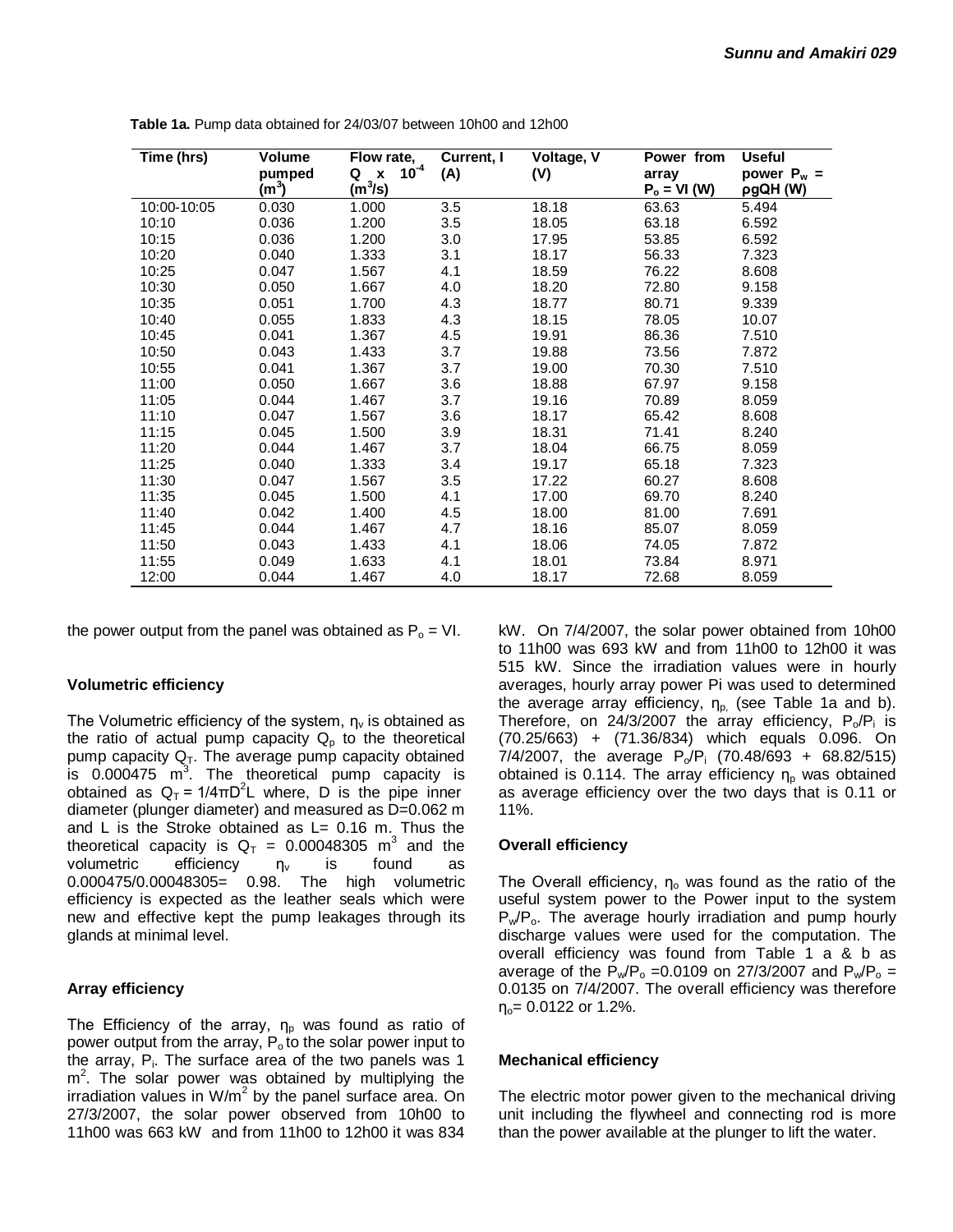| Time (hrs)  | Volume<br>pumped<br>(m <sup>3</sup> ) | Flow rate,<br>$Q \times 10^{-4}$<br>$(m^3/s)$ | Current, I<br>(A) | Voltage, V<br>(V) | Power from<br>array<br>(W)<br>$P_o = VI$ | Useful power,<br>$P_w$<br>pgQH<br>$\equiv$<br>(W) |
|-------------|---------------------------------------|-----------------------------------------------|-------------------|-------------------|------------------------------------------|---------------------------------------------------|
| 10:00-10:05 | 0.041                                 | 1.370                                         | 3.0               | 18.11             | 54.33                                    | 7.508                                             |
| 10:10       | 0.040                                 | 1.330                                         | 4.1               | 18.74             | 76.83                                    | 7.324                                             |
| 10:15       | 0.048                                 | 1.600                                         | 4.1               | 18.80             | 77.08                                    | 8.790                                             |
| 10:20       | 0.040                                 | 1.330                                         | 4.5               | 18.11             | 81.50                                    | 7.324                                             |
| 10:25       | 0.055                                 | 1.830                                         | 4.0               | 18.95             | 75.80                                    | 10.072                                            |
| 10:30       | 0.058                                 | 1.930                                         | 4.3               | 18.07             | 77.70                                    | 10.621                                            |
| 10:35       | 0.035                                 | 1.170                                         | 4.1               | 17.11             | 70.15                                    | 6.409                                             |
| 10:40       | 0.050                                 | 1.670                                         | 3.5               | 18.95             | 66.32                                    | 9.156                                             |
| 10:45       | 0.051                                 | 1.700                                         | 3.3               | 18.95             | 62.53                                    | 9.339                                             |
| 10:50       | 0.044                                 | 1.470                                         | 3.7               | 18.75             | 69.38                                    | 8.057                                             |
| 10:55       | 0.047                                 | 1.570                                         | 3.5               | 18.77             | 65.70                                    | 8.607                                             |
| 11:00       | 0.042                                 | 1.400                                         | 3.8               | 18.00             | 68.40                                    | 7.691                                             |
| 11:05       | 0.040                                 | 1.330                                         | 3.4               | 18.00             | 61.20                                    | 7.325                                             |
| 11:10       | 0.033                                 | 1.100                                         | 3.5               | 18.00             | 63.00                                    | 6.043                                             |
| 11:15       | 0.035                                 | 1.170                                         | 3.5               | 18.11             | 63.39                                    | 6.409                                             |
| 11:20       | 0.042                                 | 1.400                                         | 3.5               | 19.05             | 66.68                                    | 7.691                                             |
| 11:25       | 0.038                                 | 1.270                                         | 3.9               | 18.75             | 73.12                                    | 6.959                                             |
| 11:30       | 0.038                                 | 1.270                                         | 3.3               | 18.66             | 61.58                                    | 6.959                                             |
| 11:35       | 0.045                                 | 1.500                                         | 3.5               | 18.91             | 66.19                                    | 8.240                                             |
| 11:40       | 0.049                                 | 1.630                                         | 3.4               | 18.93             | 64.36                                    | 8.973                                             |
| 11:45       | 0.048                                 | 1.600                                         | 3.6               | 18.91             | 68.08                                    | 8.790                                             |
| 11:50       | 0.041                                 | 1.370                                         | 3.5               | 18.89             | 66.12                                    | 7.508                                             |
| 11:55       | 0.045                                 | 1.500                                         | 3.9               | 18.91             | 73.75                                    | 8.240                                             |
| 12:00       | 0.050                                 | 1.670                                         | 3.3               | 18.90             | 62.37                                    | 9.156                                             |

**Table 1b.** Pump data obtained for 07/04/07 between 10h00 and 12h00



**Figure 5.** Graphs of solar irradiation and pump discharge against time on 24/3/2007

The mechanical efficiency  $\eta_m$  can be estimated as the overall efficiency divided by the product of the array and volumetric efficiency. Thus  $\eta_m = \eta_0/(\eta_p \times \eta_v)$  and is found as  $0.012/$  (0.11 x 0.98) = 0.11 or 11%.

#### **DISCUSSIONS**

The capacity of the solar jack pump is determined as

0.000745  $m^3$  per stroke while the hourly discharge is 0.546m<sup>3</sup>/h. The pump starts work at a threshold radiation of about 350 W/m<sup>2</sup> and attains full swings at 400 W/m<sup>2</sup> which occurs around 10h00 and cut-off around 16h00 making about 6 hours a day. Hence the average daily discharge H<sub>D</sub> = 3.3 m<sup>3</sup>, i.e. (0.546 m<sup>3</sup>/h x 6 h). Comparing this system with the solar-powered thermal water pump developed by Wong and Sumathy (2001), which delivered 1.4  $\text{m}^3$  per day at a head of 6 m and at an efficiency of 0.42%, the solar jack pump has a higher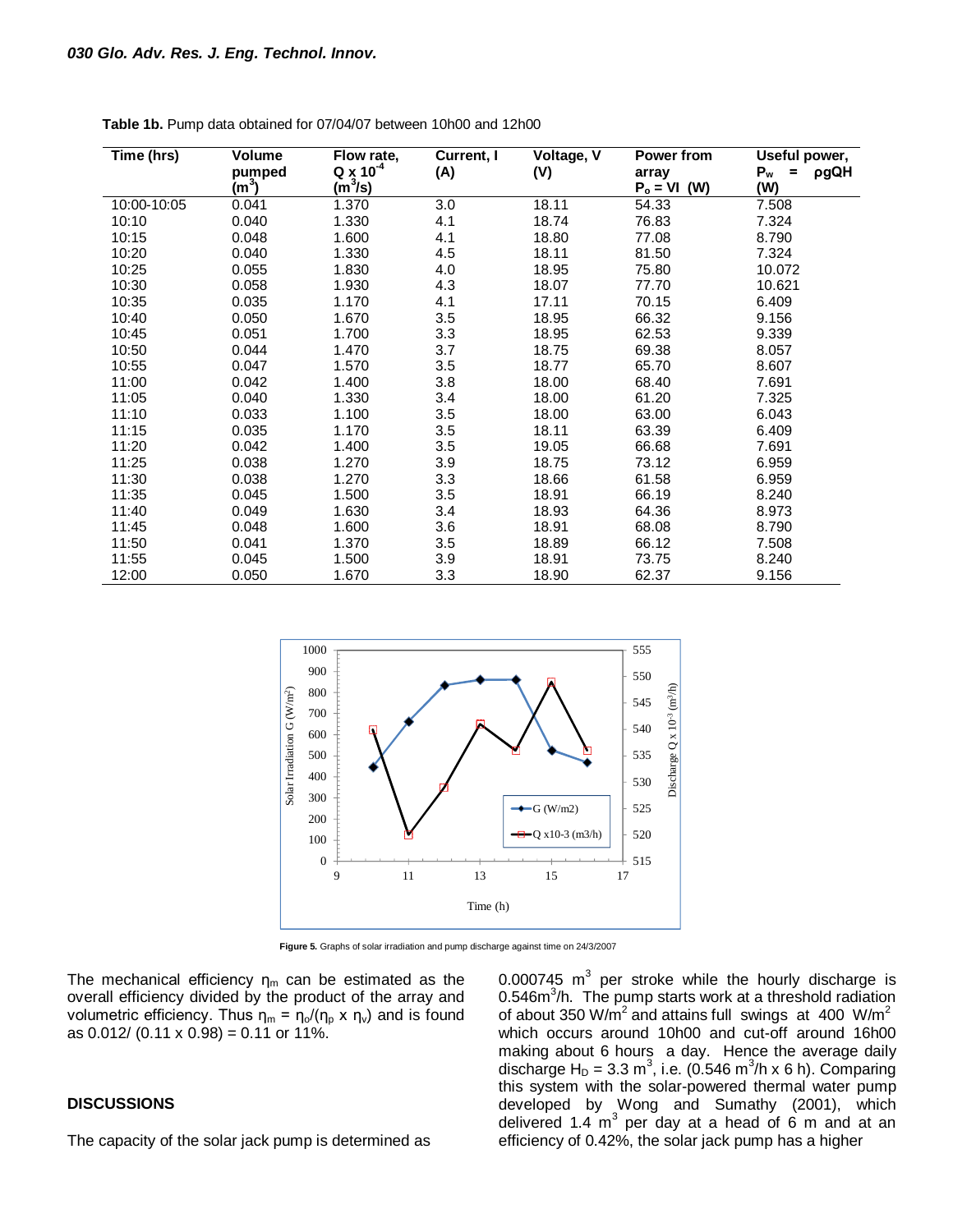

**Figure 6.** Graphs of solar irradiation and pump discharge against time on 07/04/2007

discharge of 3.3 m<sup>3</sup> per day at 6 m head and at 1.2% efficiency. Furthermore, the solar jack pump has a better discharge than the solar thermal diaphragm pump developed by Shama and Singh (1980), which gives a discharge of 2.8  $\ell$ /min or 0.168 m<sup>3</sup>/h at a head of 6 m. The solar jack pump can be compared to the Solar thermal water pumping system of Mahkamov and Orda (2005) which delivers  $0.2$ -1 m<sup>3</sup>/h at a head of 1.5–5 m with an air-steam mixture as the working fluid.

Meanwhile, the solar radiation data from the SEAL shows that the system is highly sensitive to spells of cloudiness, which is rampant in Kumasi (Sunnu et al., 2008). Thus, modifications such as using a linear current booster, which increases discharge by about 43% and efficiency by 27%, as shown by Dzokoto (2000), in combination with a larger motor, would increase the discharge and the overall efficiency of the pump.

By plotting a graph of hourly discharge against hourly irradiation for 7/4/2007, it is shown in Figure 4 that there is a positive correlation with correlation coefficient of about 0.88 between both variables. As expected, the discharge increases with the solar irradiation. A linear relation between discharge Q (x  $10^{3}$  m $^{3}$ /h) and irradiation G (W/m<sup>2</sup>) is Q = 0.2915G+393.54. From the equation, one can estimate expected hourly discharge for a given hourly irradiation.

Figure 5 and Figure 6 show the graphs of the solar irradiation and pump discharge against time in hours for 24/3/2007 and 7/4/2007 respectively. Generally, the discharge and solar irradiation curves increase from 10h00 to a peak at about 12h00 and then decrease to about 16h00 for the two days except for the operation on 24/3/2007, which shows an unexpected increase of discharge at the start of operation at 10h00 and at 15h00. The overall efficiency of 1.2% and the mechanical efficiency of 11% imply that there is room for improvement. There is the need for further optimization to

improve the mechanical efficiency and the overall efficiency

If the WHO standard water usage per capita per day for Kumasi in Ghana was 45 litres 45 litres (Aklaku, 2002), then the 3.3  $m^3$  daily delivery of the solar jack pump would suffice 8- person household with the underground stored rainwater supply for 9 days or 73 persons per day. This compares with the case study by the Ramos (2009) who considered a small village composed of 10 families with a daily consumption of 100 ℓ each, a well with a depth of 100 m, a reservoir at 10 m above ground level, an autonomy of 6 days, and a PV, producing a pump power of 154 W, at an array power of 195 Watt peak (Wp) and at a water cost of 1.07  $\epsilon/m^3$ . They showed that the stand-alone system was a good alternative to extending the electric grid or having a diesel generator connected to the pump.

#### **Case study**

The case study of the solar jack pump water supply system at the workshop of the Department of Mechanical Engineering, KNUST, is analyzed as a demonstration of an efficient use of the solar energy resource. The uniqueness of the system involves harvesting rainwater from the workshop and laboratory rooftop then carried through pipes to the underground concrete water tank. Rainwater in suburbs of Kumasi has good properties. Results of water quality analysis of rainwater showed that all physico-chemical parameters fell within the WHO guidelines for drinking water quality (Awuah and Anipa, 2002). The water from the 80  $m<sup>3</sup>$  underground water storage tank is lifted by the solar Jack Pump to an overhead storage tank. The water is then supplied through PVC pipes to the cisterns at the six-seater toilet of the College of Engineering laboratories and